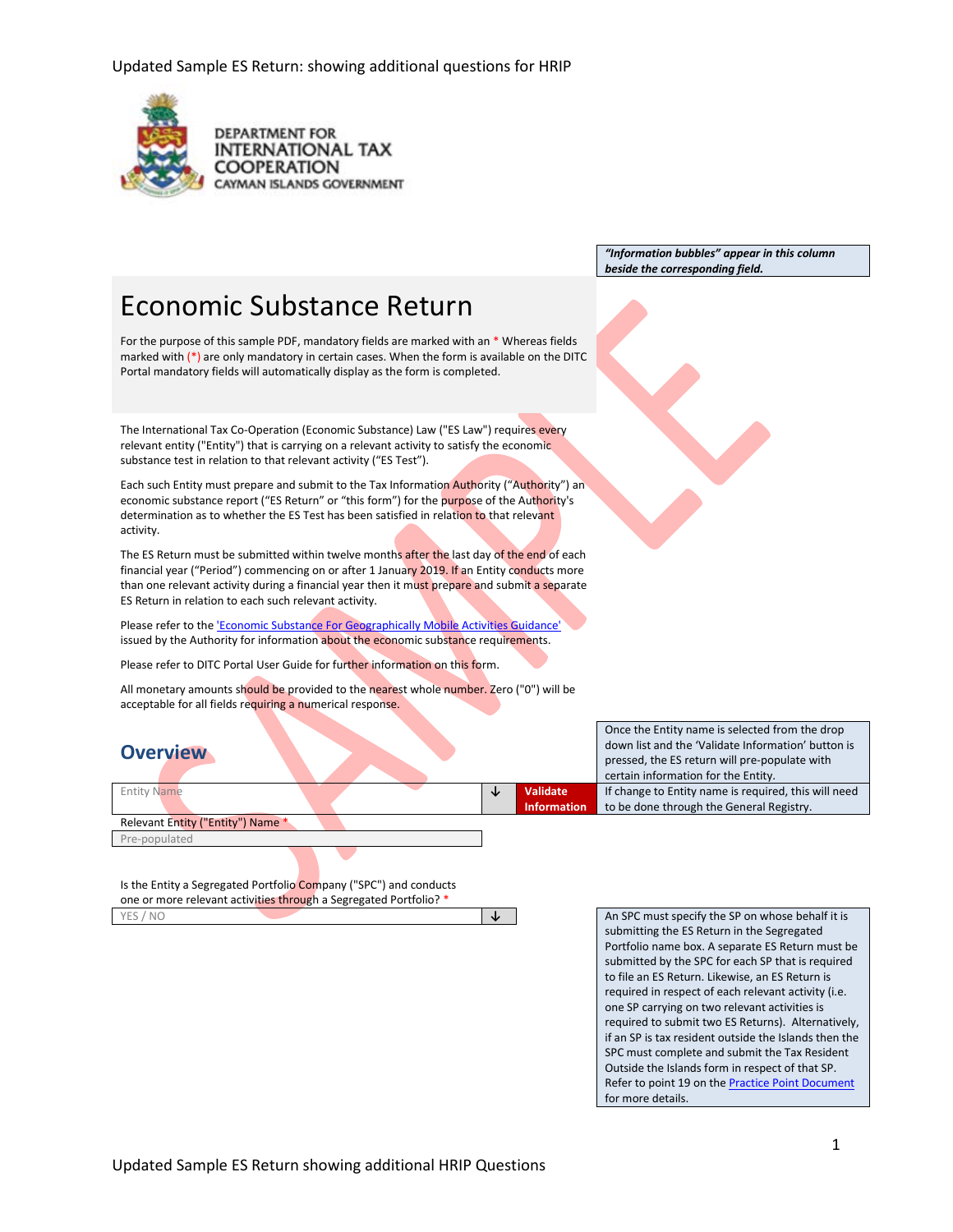

Period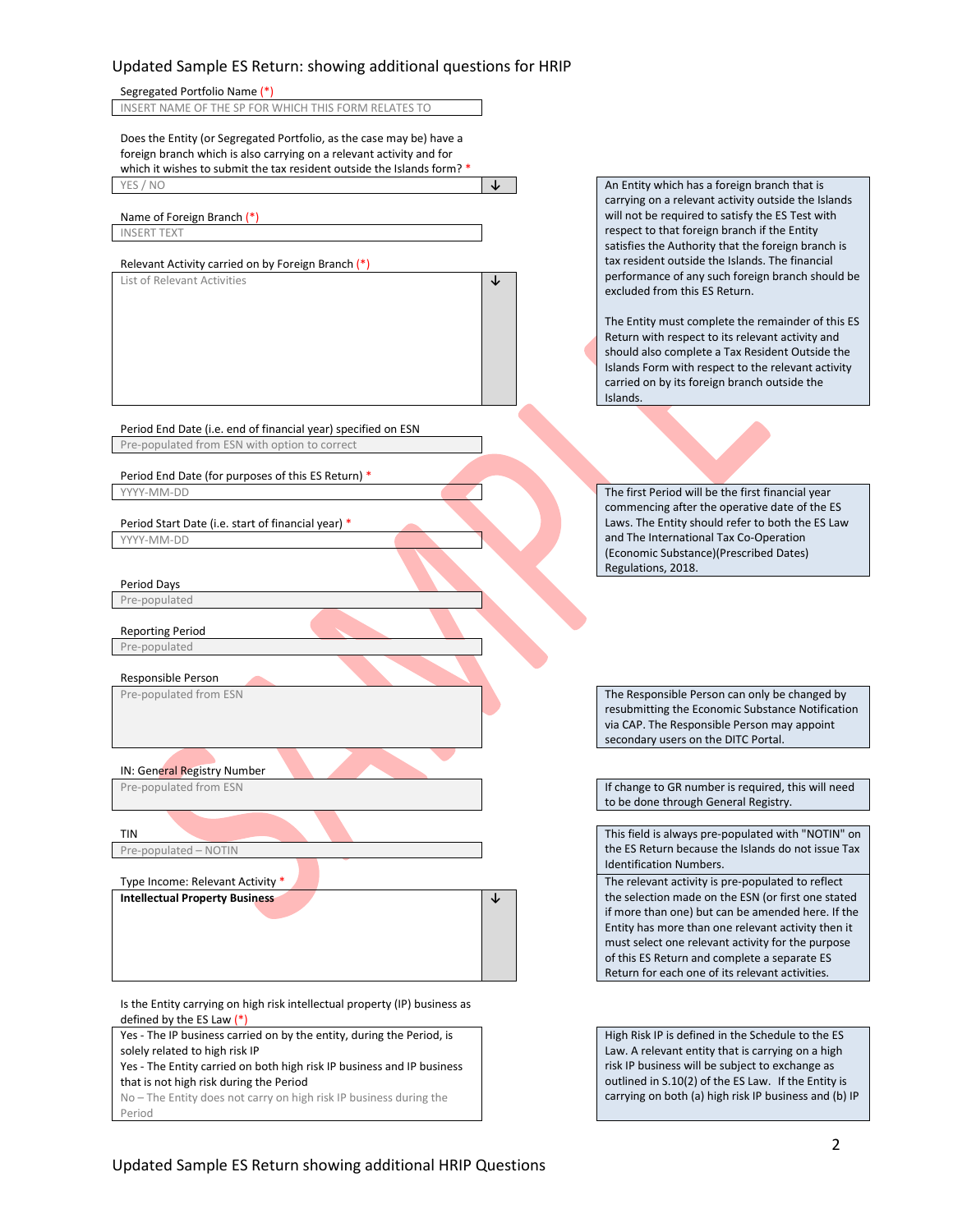business that is not high risk, the Entity must file a separate ES return for each type.

If yes to carrying on both high risk IP business and IP business that is not high risk during the Period, which does this form relate to (\*) High Risk IP Business **↓** IP Business that is not high risk

The Entity will provide the required information to rebut the presumption in S.4(7) of the ES Law that it has failed the ES test? (\*) YES / NO **↓**

### **Relevant Income**

Currency used to complete this ES Return. \* The Entity must use one currency for all financial USD etc. **↓** data in the ES Return.

Insert Monetary Amount

Gross Income: Total relevant income for the Period. \* The OECD NTJ schema uses the term "Gross" Insert Monetary Amount

# **Type of Income:**

Total relevant income received from related parties for the Period \* Insert Monetary Amount or "UNKNOWN" Related Parties should be interpreted as

Total passive income that is also relevant income received for the Period \*

# **Additional types of income for High Risk IP (HRIP) business**

HRIP Royalties: Gross royalty income \* Insert Monetary Amount

Annual Income: Total income for the Period. \* The OECD NTJ schema uses the term "Annual" Income". This element should contain the total annual gross income of the Entity (i.e. not limited to relevant income).

> Income". The ES Law defines relevant income as follows; "relevant income", in relation to an Entity, means all of that Entity's gross income from its relevant activities and recorded in its books and records under applicable accounting standards. For the avoidance of doubt, relevant income for the purposes of the ES Law is gross income and not accounting income/profit. Gross income is equal to gross receipts/gross revenue, whether in the form of cash or property, which the Entity derived from its pure equity holding company business.

"Constituent Entities" as defined in the ES Law. Please note that the balance (i.e. Total Relevant Income less Relevant Income from Related Parties) will be assumed to be relevant income received from unrelated parties. "UNKNOWN" may lead to further enquiries.

Insert Monetary Amount or "UNKNOWN" Passive relevant income should be interpreted as income in respect of which, broadly speaking, the recipient does not participate in the business activity giving rise to the income, e.g. dividends, interest, rental income, royalties, etc. Please note that the balance will be assumed to be active relevant income (i.e. Total Relevant Income less Passive Relevant Income). "UNKNOWN" may lead to further enquiries.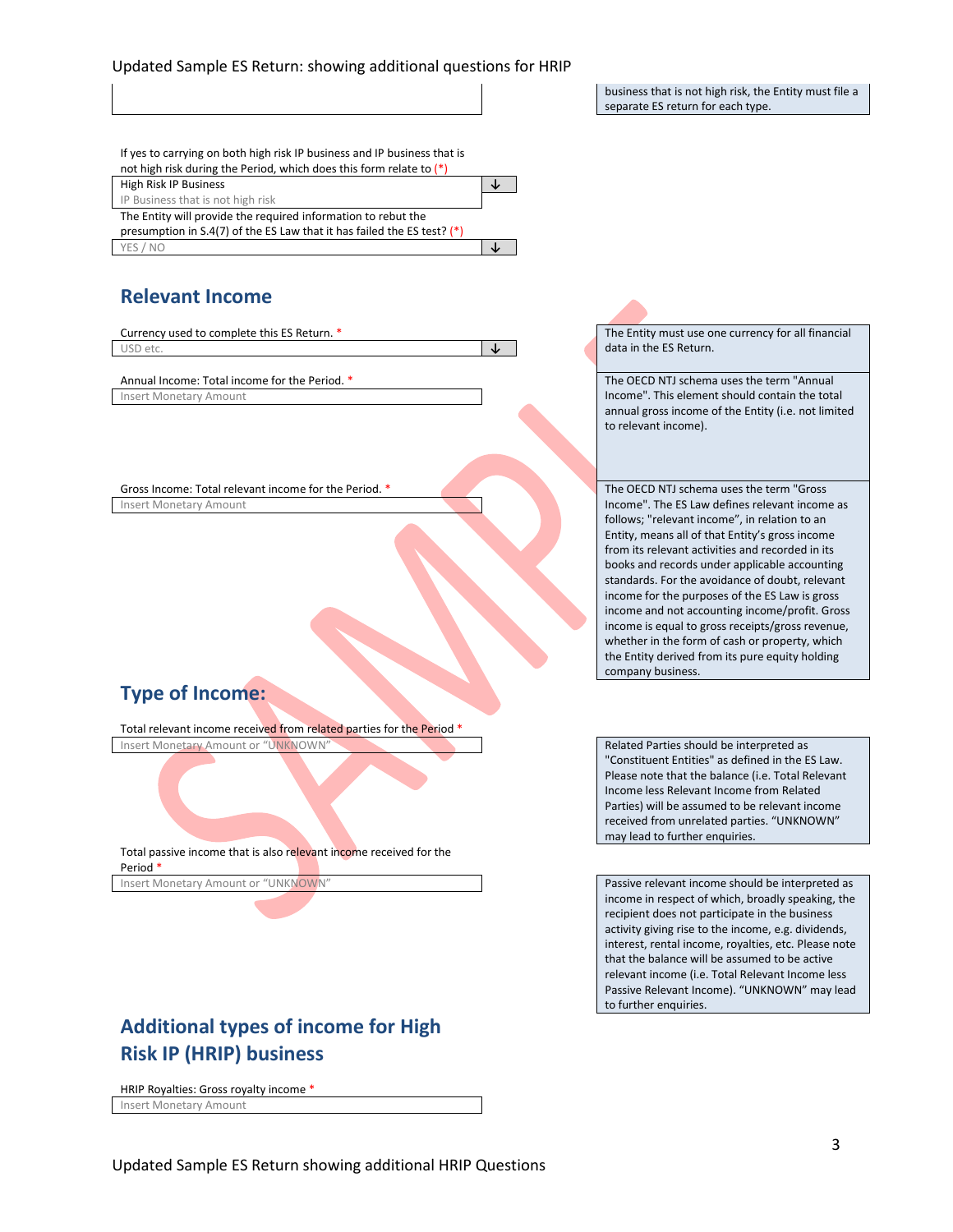HRIP Gains from sale of IP assets \* Insert Monetary Amount

HRIP Other: Any other gross income from IP assets \*

Insert Monetary Amount

#### **Entity Details:**

Status

Pre-populated from General Registry

Date ceased to be active Pre-populated from General Registry

Is the Entity a constituent entity of an MNE Group for the purposes of the Country-by-Country reporting (CbCR) framework \*  $Yes / No$ 

Immediate Parent is defined in the Schedule to

Name Group: Name of MNE Group, if different from Entity name

### **Immediate Parent Details:**

|                                                         |                | the ES Law. All fields relating to an Immediate       |
|---------------------------------------------------------|----------------|-------------------------------------------------------|
|                                                         |                | Parent must be completed for each one.                |
| How many Immediate Parents does the Entity have? *      | <b>ADD</b>     | Use the "ADD" button for each Immediate Parent.       |
|                                                         | <b>UNKNOWN</b> | This information is required under the ES Law. If     |
|                                                         |                | "UNKNOWN" is selected please provide                  |
|                                                         |                | explanation in "Other" section below.                 |
| Name of entity *                                        | <b>NONE</b>    | Entity does not have an Immediate Parent.             |
|                                                         |                | May be a corporate or a non-corporate entity, for     |
|                                                         |                | example a partnership.                                |
| TIN or Similar *                                        |                | This data element provides the tax identification     |
|                                                         |                | number (TIN) used by the tax administration of        |
|                                                         |                | the jurisdiction of tax residence of the immediate    |
|                                                         |                | parent. If the immediate parent does not have a       |
|                                                         |                | TIN the value "NOTIN" should be entered.              |
| TIN issued by $(*)$                                     |                | This attribute describes the jurisdiction that issued |
|                                                         |                | the TIN. It should be always provided, unless         |
|                                                         |                | NOTIN is entered in the TIN element.                  |
| Jurisdiction of tax residence *                         |                |                                                       |
|                                                         |                |                                                       |
| Identification Number other than TIN *                  |                | This data element can be provided (and repeated)      |
|                                                         |                | if there are other identification numbers (INs)       |
|                                                         |                | available, such as a company registration number      |
|                                                         |                | or an Entity Identification Number (EIN). If that     |
|                                                         |                | Entity does not have any other INs, the value         |
|                                                         |                | "NONE" should be entered.                             |
| Type of Identification Number (*)                       |                |                                                       |
|                                                         |                |                                                       |
| Jurisdiction that issued other Identification Number (* |                |                                                       |
|                                                         |                |                                                       |
| Legal Address Type *                                    |                |                                                       |
| <b>Residential Or Business</b>                          | $\downarrow$   |                                                       |
| Residential                                             |                |                                                       |
| <b>Business</b>                                         |                |                                                       |
| Registered office                                       |                |                                                       |
| Unknown                                                 |                |                                                       |
| Country Code *                                          |                | Country code selected should be the country the       |
|                                                         |                | address relates to.                                   |
| Street                                                  |                |                                                       |
|                                                         |                |                                                       |
| <b>Building Identifier</b>                              |                |                                                       |
|                                                         |                |                                                       |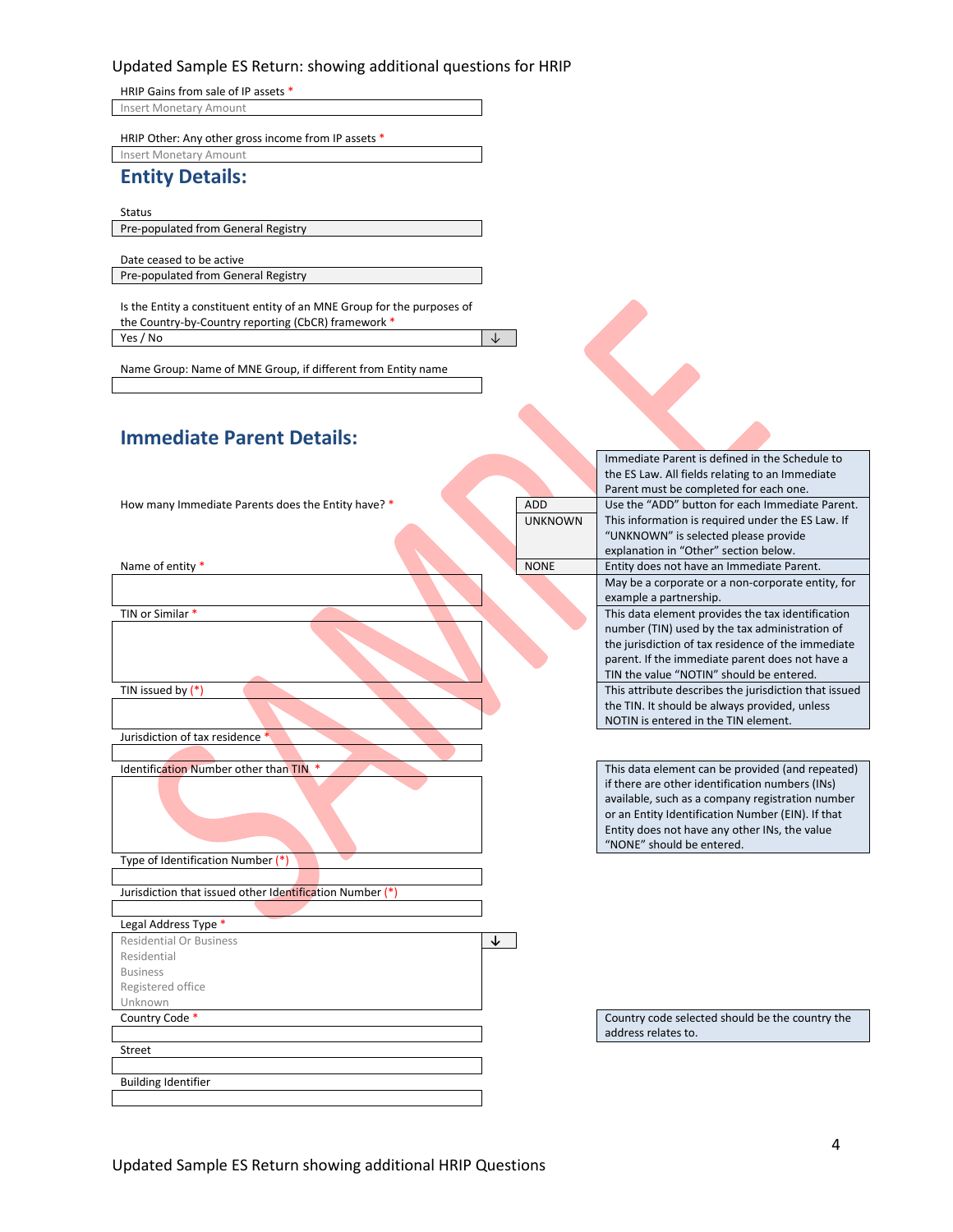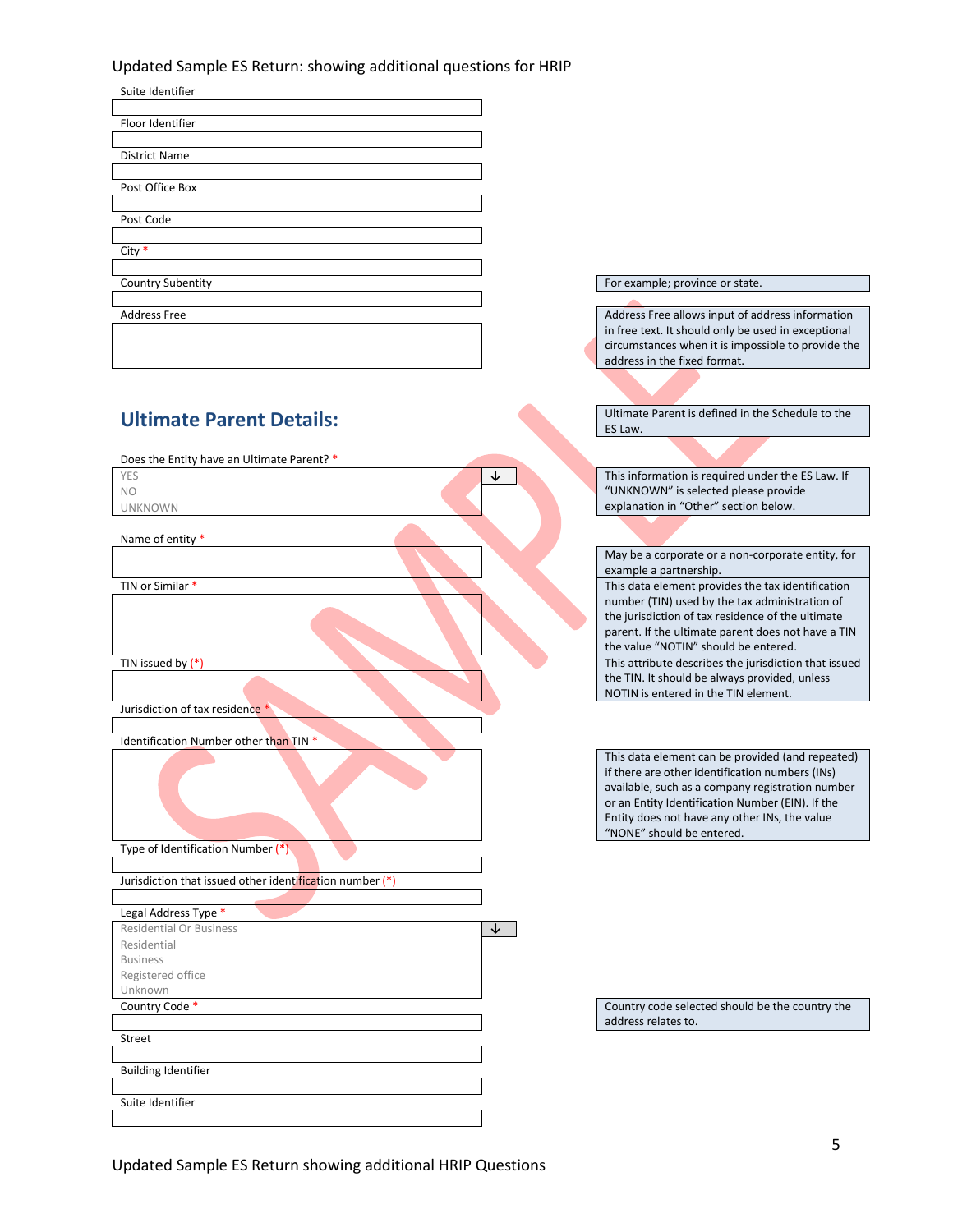| Floor Identifier         |  |
|--------------------------|--|
|                          |  |
| <b>District Name</b>     |  |
|                          |  |
| Post Office Box          |  |
|                          |  |
| Post Code                |  |
|                          |  |
| $City *$                 |  |
|                          |  |
| <b>Country Subentity</b> |  |
|                          |  |
| <b>Address Free</b>      |  |
|                          |  |
|                          |  |
|                          |  |

For example; province or state. Address Free allows input of address information in free text. It should only be used in exceptional circumstances when it is impossible to provide the address in the fixed format.

Ultimate Beneficial Owner is defined in the

# **Ultimate Beneficial Owner (UBO) Details:**

|                                                                   |                | Schedule to the ES Law.                               |
|-------------------------------------------------------------------|----------------|-------------------------------------------------------|
| How many Ultimate Beneficial Owners (UBO) does the Entity have? * | <b>ADD</b>     | The provision of this information will be             |
|                                                                   |                | mandatory where the Entity is carrying on "High       |
|                                                                   |                | Risk IP Business".                                    |
|                                                                   | <b>UNKNOWN</b> | If "UNKNOWN" is selected please provide               |
|                                                                   |                | explanation in "Other" section below.                 |
| Last Name of UBO *                                                |                |                                                       |
|                                                                   |                |                                                       |
| First Name of UBO <sup>*</sup>                                    |                |                                                       |
|                                                                   |                |                                                       |
| TIN or Similar *                                                  |                | This data element provides the tax identification     |
|                                                                   |                | number (TIN) used by the tax administration of        |
|                                                                   |                | the jurisdiction of tax residence of the UBO. If the  |
|                                                                   |                | UBO does not have a TIN, the value "NOTIN"            |
|                                                                   |                | should be entered.                                    |
| TIN issued by $(*)$                                               |                |                                                       |
|                                                                   |                | This attribute describes the jurisdiction that issued |
|                                                                   |                | the TIN. It should be always provided, unless         |
|                                                                   |                | NOTIN is entered in the TIN element.                  |
| Jurisdiction of tax residence *                                   |                |                                                       |
|                                                                   |                |                                                       |
| UBO Type: Type of ultimate beneficial ownership interest the UBO  |                |                                                       |
| has with the Entity *<br>Legal Person - Ownership                 |                |                                                       |
| Legal Person - Other Means                                        | ↓              |                                                       |
| Legal Person - Senior Managing Official                           |                |                                                       |
| Legal Arrangement - Trust - Settlor                               |                |                                                       |
| Legal Arrangement - Trust - Trustee                               |                |                                                       |
| Legal Arrangement - Trust - Protector                             |                |                                                       |
| Legal Arrangement - Trust - Beneficiary                           |                |                                                       |
| Legal Arrangement - Trust - Other                                 |                |                                                       |
| Legal Arrangement - Other - Settlor-Equivalent                    |                |                                                       |
| Legal Arrangement - Other - Trustee-Equivalent                    |                |                                                       |
| Legal Arrangement - Other - Protector-Equivalent                  |                |                                                       |
| Legal Arrangement - Other - Beneficiary-Equivalent                |                |                                                       |
| Legal Arrangement - Other - Other-Equivalent                      |                |                                                       |
| Legal Address Type *                                              | ↓              |                                                       |
| <b>Residential Or Business</b>                                    |                |                                                       |
| Residential                                                       |                |                                                       |
| <b>Business</b>                                                   |                |                                                       |
| Registered Office                                                 |                |                                                       |
| Unknown                                                           |                |                                                       |
| Country Code *                                                    |                | Country code selected should be the country the       |
|                                                                   |                | address relates to.                                   |

Updated Sample ES Return showing additional HRIP Questions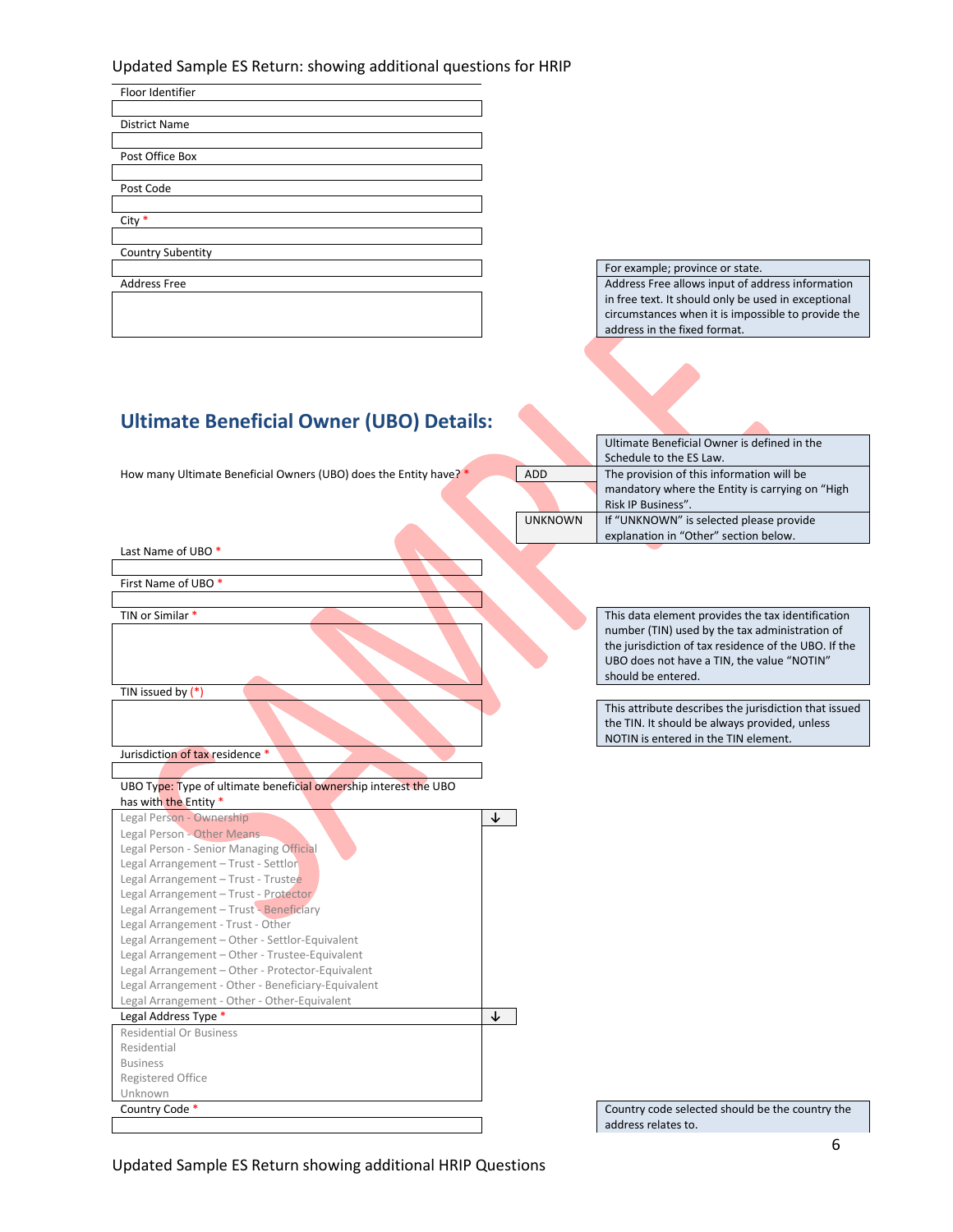| Street                                                                                                                                                                     |                                                                                                                                                                                                                                                                                                                                                                                                                                                                                                                                                                                                                                                    |
|----------------------------------------------------------------------------------------------------------------------------------------------------------------------------|----------------------------------------------------------------------------------------------------------------------------------------------------------------------------------------------------------------------------------------------------------------------------------------------------------------------------------------------------------------------------------------------------------------------------------------------------------------------------------------------------------------------------------------------------------------------------------------------------------------------------------------------------|
| <b>Building Identifier</b>                                                                                                                                                 |                                                                                                                                                                                                                                                                                                                                                                                                                                                                                                                                                                                                                                                    |
| Suite Identifier                                                                                                                                                           |                                                                                                                                                                                                                                                                                                                                                                                                                                                                                                                                                                                                                                                    |
| Floor Identifier                                                                                                                                                           |                                                                                                                                                                                                                                                                                                                                                                                                                                                                                                                                                                                                                                                    |
|                                                                                                                                                                            |                                                                                                                                                                                                                                                                                                                                                                                                                                                                                                                                                                                                                                                    |
| <b>District Name</b>                                                                                                                                                       |                                                                                                                                                                                                                                                                                                                                                                                                                                                                                                                                                                                                                                                    |
| Post Office Box                                                                                                                                                            |                                                                                                                                                                                                                                                                                                                                                                                                                                                                                                                                                                                                                                                    |
| Post Code                                                                                                                                                                  |                                                                                                                                                                                                                                                                                                                                                                                                                                                                                                                                                                                                                                                    |
| City $*$                                                                                                                                                                   |                                                                                                                                                                                                                                                                                                                                                                                                                                                                                                                                                                                                                                                    |
| <b>Country Subentity</b>                                                                                                                                                   |                                                                                                                                                                                                                                                                                                                                                                                                                                                                                                                                                                                                                                                    |
| <b>Address Free</b>                                                                                                                                                        | For example; province or state.                                                                                                                                                                                                                                                                                                                                                                                                                                                                                                                                                                                                                    |
|                                                                                                                                                                            | Address Free allows input of address information<br>in free text. It should only be used in exceptional<br>circumstances when it is impossible to provide the<br>address in the fixed format.                                                                                                                                                                                                                                                                                                                                                                                                                                                      |
| <b>Core Income Generating Activities ("CIGA"):</b>                                                                                                                         |                                                                                                                                                                                                                                                                                                                                                                                                                                                                                                                                                                                                                                                    |
| Confirm which, if any, of the following CIGA were carried on in the<br>Islands during the Period [Check Box] *                                                             |                                                                                                                                                                                                                                                                                                                                                                                                                                                                                                                                                                                                                                                    |
| Option to select from CIGA as outlined in the ES Law for the selected<br>↓<br>Relevant Activity<br>Other<br>None                                                           | The selection here should include any CIGA<br>outsourced to a service provider in the Islands<br>during the Period.                                                                                                                                                                                                                                                                                                                                                                                                                                                                                                                                |
| Provide a description of "Other" CIGA (*)                                                                                                                                  |                                                                                                                                                                                                                                                                                                                                                                                                                                                                                                                                                                                                                                                    |
| <b>INSERT TEXT</b>                                                                                                                                                         | Add separate box for each CIGA.                                                                                                                                                                                                                                                                                                                                                                                                                                                                                                                                                                                                                    |
| Were any of the activities that are of central importance to the Entity<br>in terms of generating relevant income carried on outside the Islands<br>during the Period? *   |                                                                                                                                                                                                                                                                                                                                                                                                                                                                                                                                                                                                                                                    |
| ↓<br>Yes / No                                                                                                                                                              |                                                                                                                                                                                                                                                                                                                                                                                                                                                                                                                                                                                                                                                    |
| If yes, please provide details $(*)$<br><b>INSERT TEXT</b>                                                                                                                 | Provide overview of the activities that are of<br>central importance to the Entity in terms of<br>generating income, why they are required to be<br>carried on outside the Islands and the location<br>where they were carried on. If the Entity wishes to<br>provide further detail, please add in the "Other"<br>section below.                                                                                                                                                                                                                                                                                                                  |
| <b>Outsourcing:</b>                                                                                                                                                        |                                                                                                                                                                                                                                                                                                                                                                                                                                                                                                                                                                                                                                                    |
| Were any of the CIGA outsourced to a service provider in the Islands<br>during the Period? *<br>$\downarrow$<br>Yes / No<br>How many service providers performed CIGA? (*) | The Entity provides information in this section on<br>condition that the Authority may verify any or all<br>such information with any service provider<br>mentioned in this section via the contact provided<br>by the service provider to the Authority. It is the<br>Entity's responsibility to ensure that the service<br>provider (and the contact provided to the<br>Authority) will be available to verify the Entity's<br>outsourcing claim to the Authority. The Authority<br>may treat any outsourcing claim in this section as<br>invalid unless the service provider verifies and<br>substantiates the outsourcing claim within 30 days |

of the Authority's request; i.e. in that situation the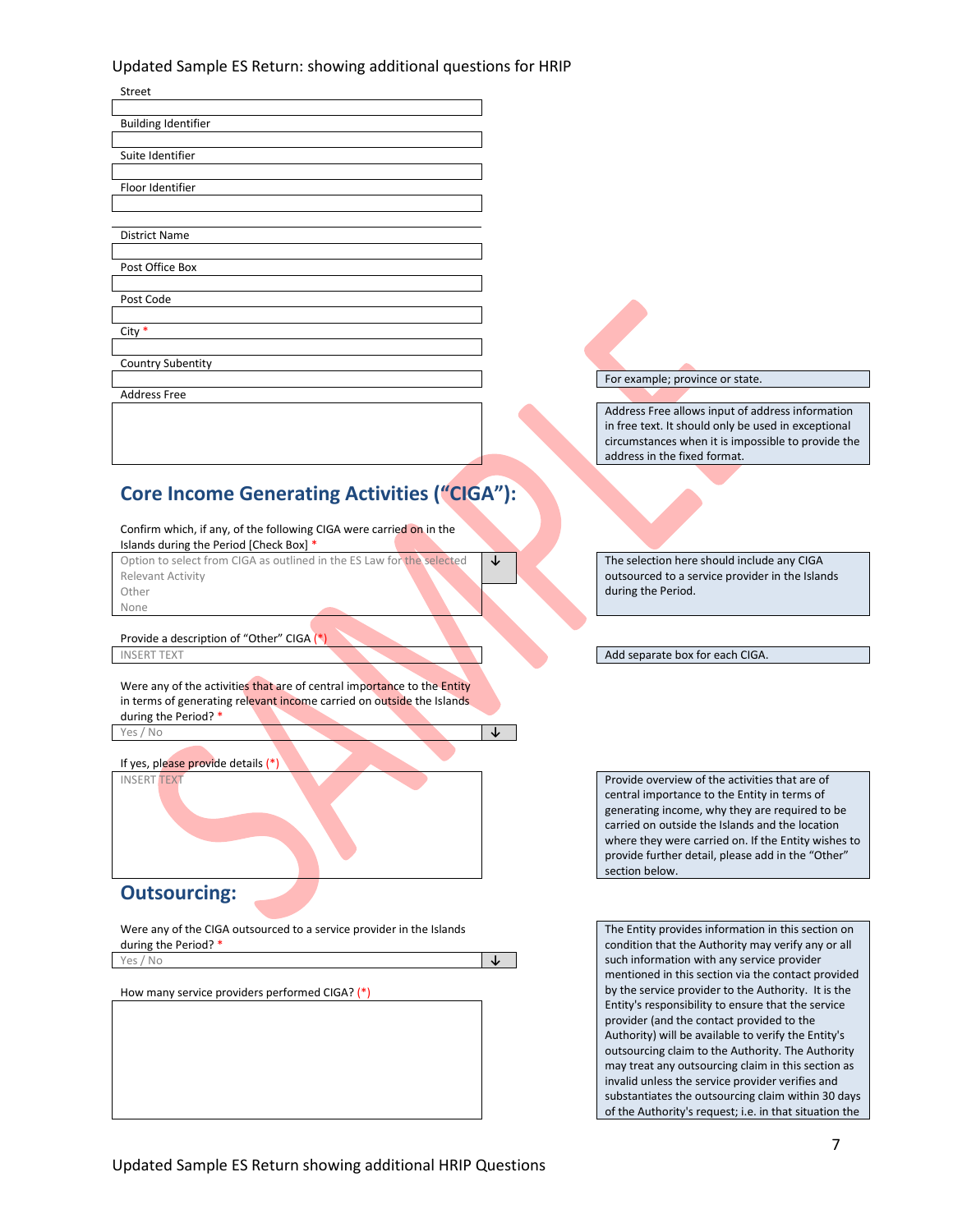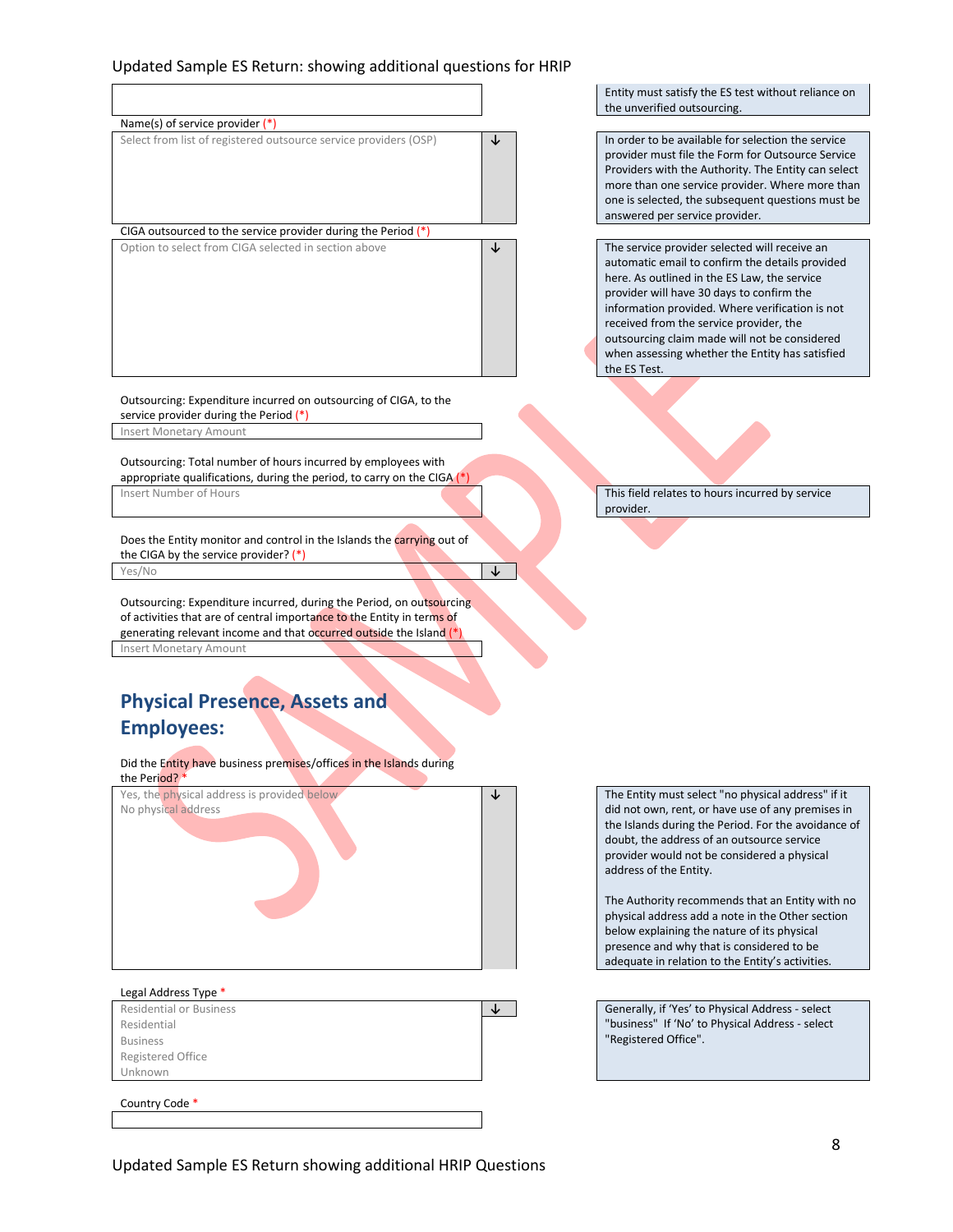| Street                                                                                                                                                               |                                                                                                                                                                                                                                                                                                                                                             |
|----------------------------------------------------------------------------------------------------------------------------------------------------------------------|-------------------------------------------------------------------------------------------------------------------------------------------------------------------------------------------------------------------------------------------------------------------------------------------------------------------------------------------------------------|
| <b>Building Identifier</b>                                                                                                                                           |                                                                                                                                                                                                                                                                                                                                                             |
| Suite Identifier                                                                                                                                                     |                                                                                                                                                                                                                                                                                                                                                             |
| Floor Identifier                                                                                                                                                     |                                                                                                                                                                                                                                                                                                                                                             |
| <b>District Name</b>                                                                                                                                                 |                                                                                                                                                                                                                                                                                                                                                             |
| Post Office Box                                                                                                                                                      |                                                                                                                                                                                                                                                                                                                                                             |
| Post Code                                                                                                                                                            |                                                                                                                                                                                                                                                                                                                                                             |
| City $*$                                                                                                                                                             |                                                                                                                                                                                                                                                                                                                                                             |
| <b>Country Subentity</b>                                                                                                                                             |                                                                                                                                                                                                                                                                                                                                                             |
| <b>Address Free</b>                                                                                                                                                  | For example; province or state.                                                                                                                                                                                                                                                                                                                             |
|                                                                                                                                                                      | Address Free allows input of address information<br>in free text. It should only be used in exceptional<br>circumstances when it is impossible to provide the<br>address in the fixed format.                                                                                                                                                               |
| Specify the location of the tangible assets used for the relevant<br>activity and held by the Entity, if any, at the end of the Period *                             |                                                                                                                                                                                                                                                                                                                                                             |
| Cayman Islands<br>Drop down list of countries (may select more than one)<br>No Tangible Assets                                                                       |                                                                                                                                                                                                                                                                                                                                                             |
| State the Net Book Value of such tangible assets used for the relevant<br>activity and held by the Entity, if any, at the end of the Period (*)                      |                                                                                                                                                                                                                                                                                                                                                             |
| <b>Insert Monetary Amount</b>                                                                                                                                        |                                                                                                                                                                                                                                                                                                                                                             |
| Employees (Total): Confirm the number of full-time equivalent,<br>qualified (FTE) employees, if any, who worked in the Islands for the<br>Entity during the Period * |                                                                                                                                                                                                                                                                                                                                                             |
| Insert Number of Employees                                                                                                                                           | The employee count will be based on the number<br>of FTEs i.e. the number of persons who worked<br>full time within the Entity, or on its behalf during<br>the reporting period. For example, the work of<br>persons who have not worked the full year, the<br>work of those who have worked part-time,<br>regardless of duration, and the work of seasonal |
|                                                                                                                                                                      | workers are counted as fractions of an FTE. For<br>this purpose, a standard working week will be<br>considered as 37.5 hours and it is assumed that                                                                                                                                                                                                         |

there are 47 working weeks in the year. In cases where directors are performing functions or part thereof which would have been performed by employees such directors should be counted as a fraction of an FTE commensurate with the time commitment of the function undertaken.

Employees (CIGA): Confirm the number of full-time equivalent, qualified (FTE) employees, if any, who worked in the Islands on the Entity's CIGA for the relevant activity during the Period \*

Insert Number of Employees

Employees (Outsource):<br>
Pre-populated using hours provided in outsource section<br>
Pre-populated using the section and a section of this information is pre-populated using the Pre-populated using hours provided in outsource section

information provided in number of hours incurred by the service provider in Outsourcing section above. If you require an edit to this field please update above.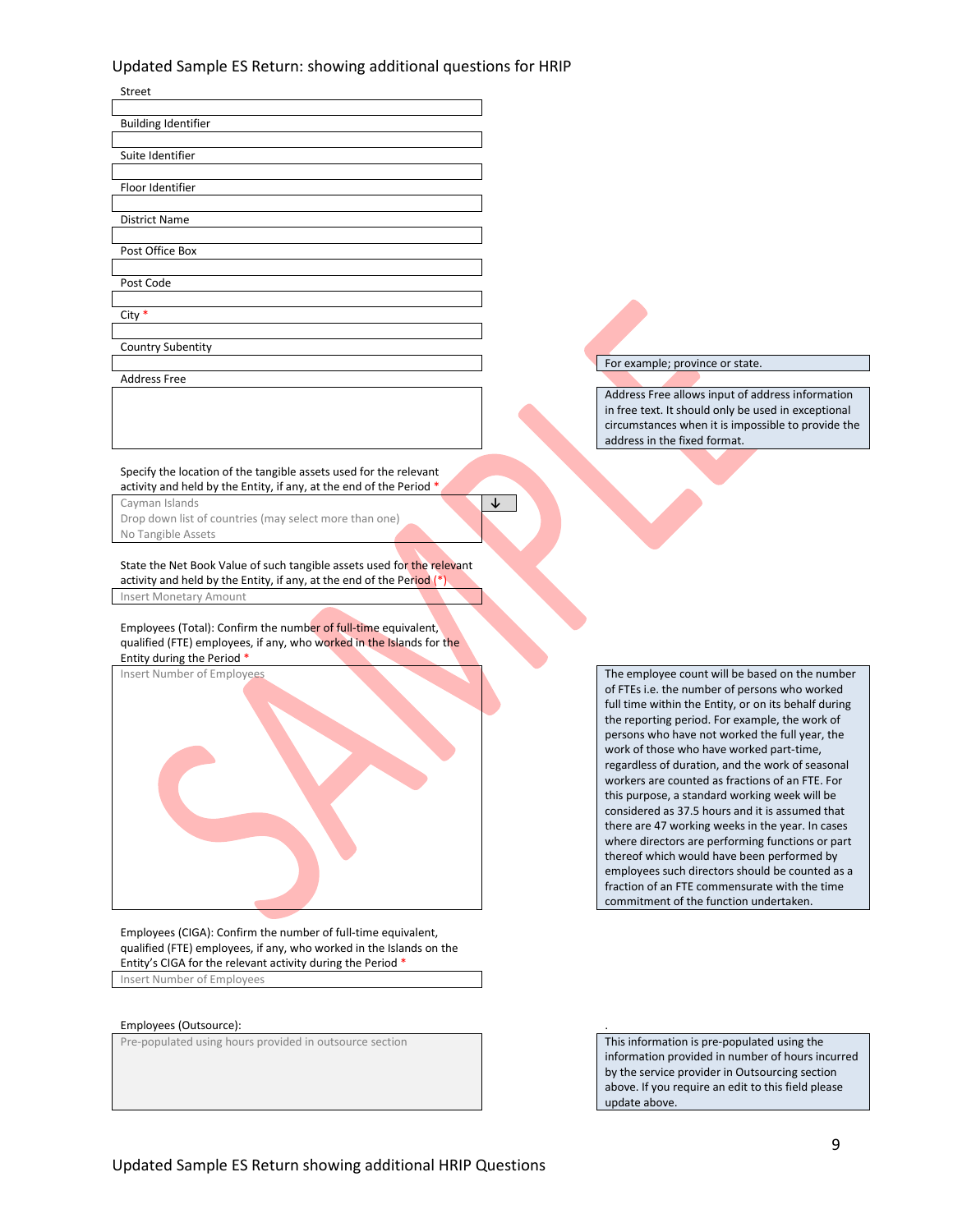Confirm that the FTE employees have the appropriate qualifications

to carry on the relevant activity

| Yes / No | s. |  |
|----------|----|--|
|          |    |  |

Qualifications could include academic qualifications, vocational qualifications, relevant industry technical qualifications and also qualification by relevant experience.

If not, provide further details (\*) Insert Text

### **Expenditure**

Expenses: Total operating expenditure for the Period \* Insert Monetary Amount **Insert Monetary Amount** Operating Expenditure will generally be the

Direct: Operating expenditure incurred, during the Period \* Direct operating expenses relates to all operating

Insert Monetary Amount

#### **Breakout of operating expenditure to show**:

Salary and Wages \*

Rent \*

Insert Monetary Amount Directors Fees \*

Insert Monetary Amount

# **Directed and Managed in the Islands**

**Please confirm if the following statements are true in relation to the relevant activity carried on during the Period**

| The board of directors, as a whole, have the appropriate knowledge |  |
|--------------------------------------------------------------------|--|
| and expertise to discharge its duties as a board of directors? *   |  |
| Yes / No                                                           |  |

For the Period, were the meetings of the board of directors held, in the Islands, at adequate frequencies given the level of decision making required? \* Yes / No **↓**

For the board of directors meetings in the question above, confirm that there was a quorum of directors present in the Islands \* Yes / No **↓**

For the board of directors meetings described above, confirm that the minutes of the meetings record the making of strategic decisions of the Entity \* Yes / No **↓**

entity's operating expenditure from the financial statements, excluding capital. It is assumed that expenditure incurred on outsourcing of CIGA, to the service provider, during the reporting period is included in this total.

expenses incurred, by the Entity with respect to the selected activity except expenditure incurred on outsourcing of CIGA.

Insert Monetary Amount **This should reflect the salary / wages paid to FTE** employees of the Entity during the period e.g. salaries/wages paid to full time employees, persons who have not worked the full year, those who have worked part-time, regardless of duration, and the work of seasonal workers. For the avoidance of doubt, directors fees or fees paid to outsource service provides should not be included here.

> These confirmations are required by section 4(3) of the ES Law. When answering this section for a corporate director, these questions apply to the individuals actually performing the duties.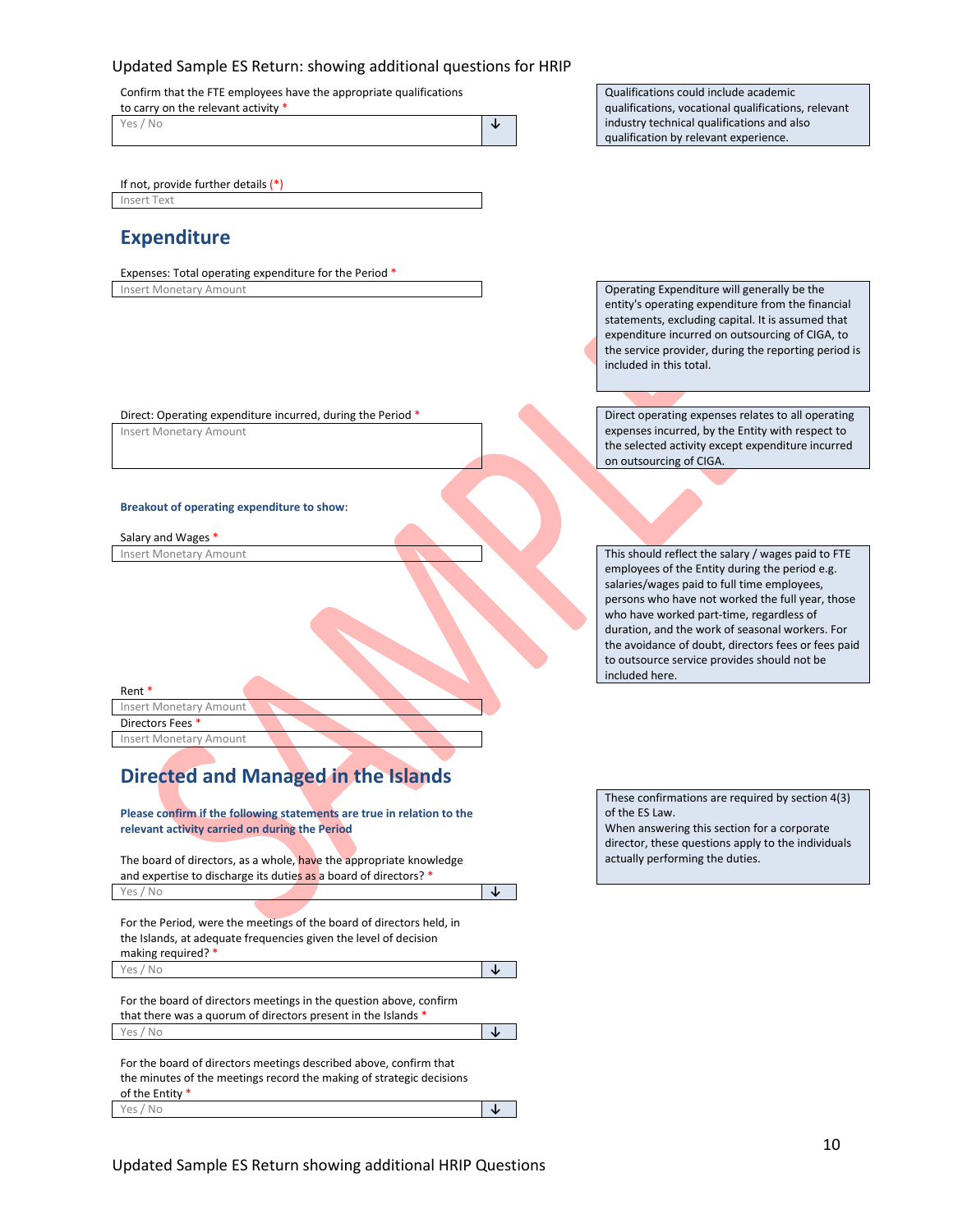Confirm that the minutes of all meetings of the board of directors priate records of the Entity are kept in the Island

| and appropriate records or the Entity are kept in the island |     |
|--------------------------------------------------------------|-----|
| Yes / No                                                     | ۰IJ |
|                                                              |     |
| How many board meetings were held in the Islands during the  |     |

Period? \* Insert Number

How many board meetings were held outside of the Islands during the Period? \* Insert Number

### **Other**

Please provide any other information that the Entity considers material in determining that it has adequate substance in the Islands for the Period.

### **Financial Statements / Books of Account**

Upload a copy of the Entity's financial statements or books of account for the relevant entity's financial year. \*

Choose File and Free Text Option

Choose File The Entity should provide appropriate documents (i.e. financial statements or books of account) that give a true and fair view of the state of the Entity's affairs and to explain its transactions. For the avoidance of doubt, the Authority does not expect underlying documents such as contracts and invoices. Furthermore for an Entity where only consolidated accounts are prepared, the documentation used to prepare the consolidated accounts and showing the Entity's affairs, would be sufficient.

# **Additional requirements for high risk IP business**

The Entity confirms that there is and historically has been a high degree of control over the development, exploitation, maintenance, enhancement and protection of the IP asset in the Islands \* Yes / No **↓**

Upload a detailed business plan which clearly demonstrates the commercial rationale for holding the IP assets(s) in the Islands \*

Upload a document which provides the following information on each of the Entity's FTE Employees in the Islands: level of experience; type of contract; qualifications and duration of employment \*

The Entity confirms that its decision making during the Period was made within the Islands in accordance with the ES Law, s7(4)(j)(iii) \* Yes / No **↓** Choose up to five files

Choose File